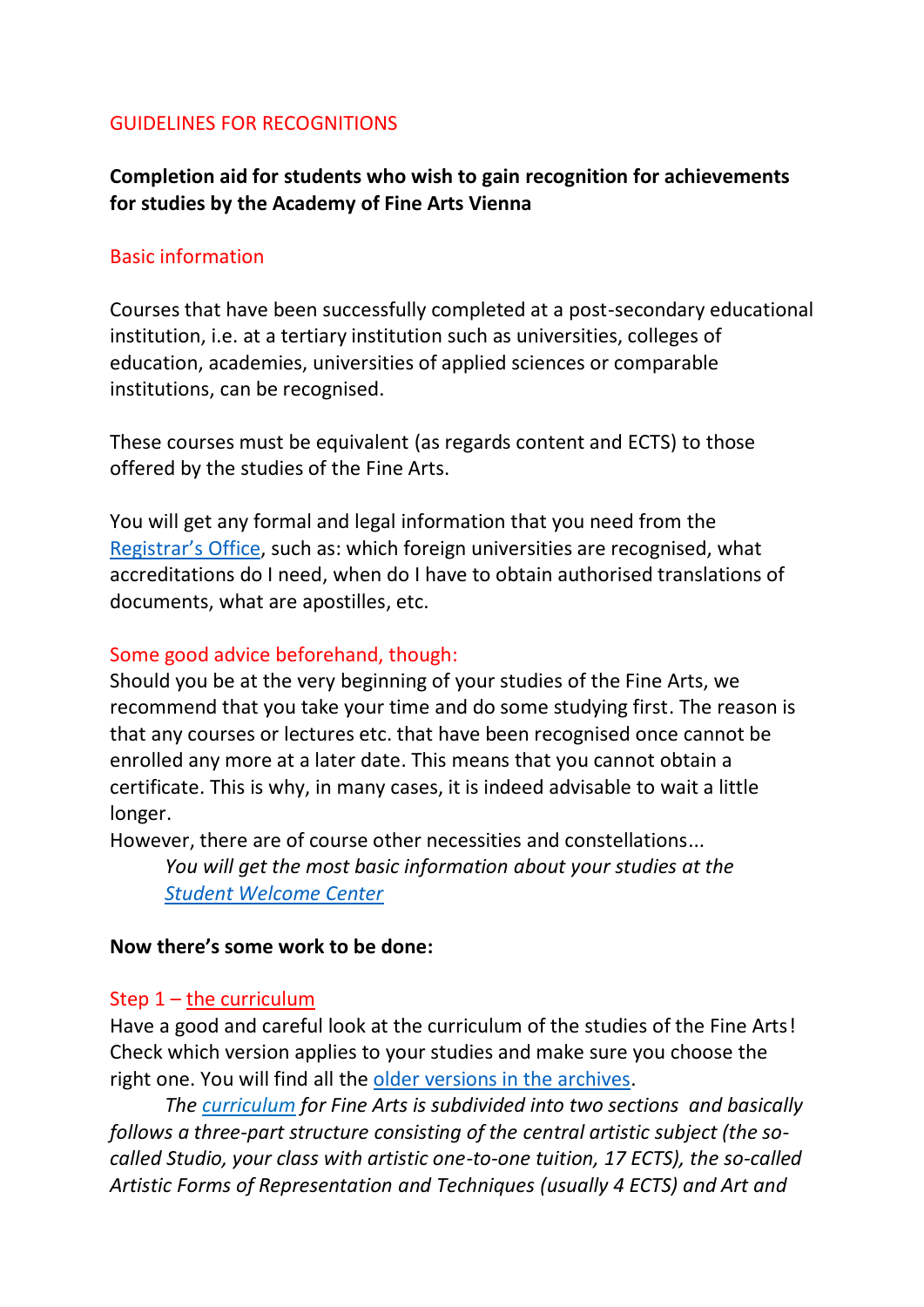*Cultural Studies, Natural Sciences and Gender Studies (i.e. courses that are mainly held by the Institute for Art Theory and Cultural Studies) as well as the "major subject" and the "free elective courses". It is best to consult the overview in the middle of the [curriculum;](https://www.akbild.ac.at/portal_en/studies/study-programs/fine-arts/EnglishVersion_CurriculumFineArts_2019.pdf) the following pages there provide a list of all subjects. The text part before contains basic information on the scope and duration of studies, on the ECTS, any legal advice, definitions (what is studio practice?), and many more – please study this information in detail.* 

### Step 2 – your status quo

Find out which courses you have already completed at the Academy and which are still missing! The Registrar's Office will be able to help you there.

# Step 3 – allocation & equivalence

Allocate the courses you completed in your earlier studies to those courses that are still outstanding at the Academy!

Creditable courses must be equivalent in content and ECTS and should have formal equivalents (lecture with lecture, seminar with seminar, etc., ECTS – the number of points does not have to match to 100 %, but up to 75 %). [See](https://www.akbild.ac.at/portal_en/studies/study-programs/fine-arts/Assessment%20of%20equivalence%20-%20Fine%20Arts.pdf)  [Assessment of equivalence.](https://www.akbild.ac.at/portal_en/studies/study-programs/fine-arts/Assessment%20of%20equivalence%20-%20Fine%20Arts.pdf)

Relevant are courses from the studies of Fine Arts with ID/Kennzahl 605 and 606 (and/or 607, branch of study in the  $2^{nd}$  section of our studies), not the entire range of courses offered by the Academy (e.g. not the MA Critical Studies or PhD in Practice, either).

# Step 4 – online form

Familiarise yourself with the fill-in template in Campus Online to compare your earlier courses to those from our curriculum, as you found out in Step 3. For this purpose, you also need to enter the ECTS, the hours per week, the grade etc. You may also need conversion tables for different grading systems. Here is the completion aid for recognition.

*Please enter the course title according to the curriculum/Campus Online with the respective semesters/academic year (e.g. "Video II" WS 2018/19, Bettina Henkel, not the individual course title "Biographical work – documentary narration II").* 

# Step 5 – course content and descriptions

If content equivalence is not obvious, it must be supported with proof. In such case, please enclose a description of the content of the respective, successfully completed course with the application so that its equivalence can be determined (e.g. content verification in the form of curricula, course descriptions, printed-out web content, etc.)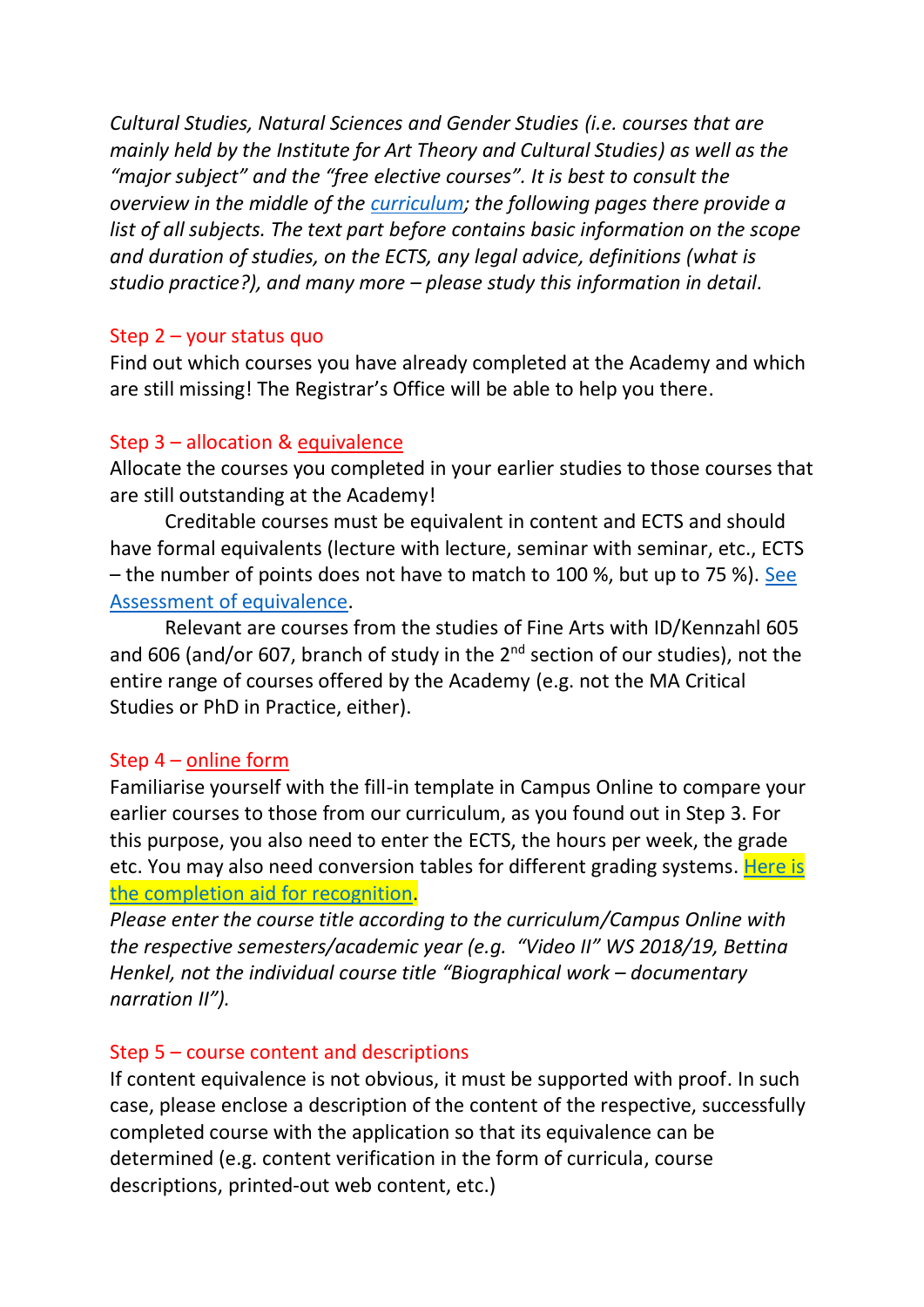# You have already completed all the courses required for the studies of the Fine Arts?

## Step 6 – free elective course

If you have already completed all the courses required for the studies of the Fine Arts, you need not compare them in the online application. If the field in the comparison remains free, the courses will be recognised for the free elective course. In this case, it is enough to enter the original title of the courses successfully completed at other universities, without the need for any comparisons (see "Positions" in the application form).

*This is another reason for you to wait a little before filing your application: If you still miss any ECTS credits from the respective fields listed in the curriculum at the end of the first or second study section, you can have the ECTS of courses which you completed at other universities recognised for your free elective course (please see Overview of the curriculum page 9).* 

### **Finalising: submitting your application**

Please submit your signed application form together with the original certificates at the [institute secretariat,](https://www.akbild.ac.at/portal_en/institutes/fine-arts/fine-arts-1?set_language=en&cl=en) who will also be happy to provide some advice – provided YOU have completed all the steps mentioned above.

### What happens after you submit your application?

The application for recognition then goes to the chairperson of the curriculum commission, who will determine whether the courses are indeed equivalent by adding Yes or No, justifying a potential rejection if necessary (e.g. "There is no proof of equivalence"). However, each application form will be signed and forwarded to the Registrar's Office for formal verification. The Vice Rector for Art and Teaching will then issue a positive decision with her signature, and the student will be notified thereof by the Registrar's Office.

# What happens if my application or individual items from it were rejected?

Applications or individual items contained therein can only be rejected for a reason, e.g. with the justification "There is no proof of equivalence", the courses are "Not equivalent in content", or "ECTS credits are not equivalent". A new allocation can be made in a new application, and proof of equivalence can be provided, e.g. by enclosing the respective course description. The Registrar's Office can reopen the application at the applicant's request as long as the application has not yet been processed and signed. To prevent this from happening, however, a detailed examination of the curriculum is necessary. All the required information, support and assistance can be obtained by clicking on